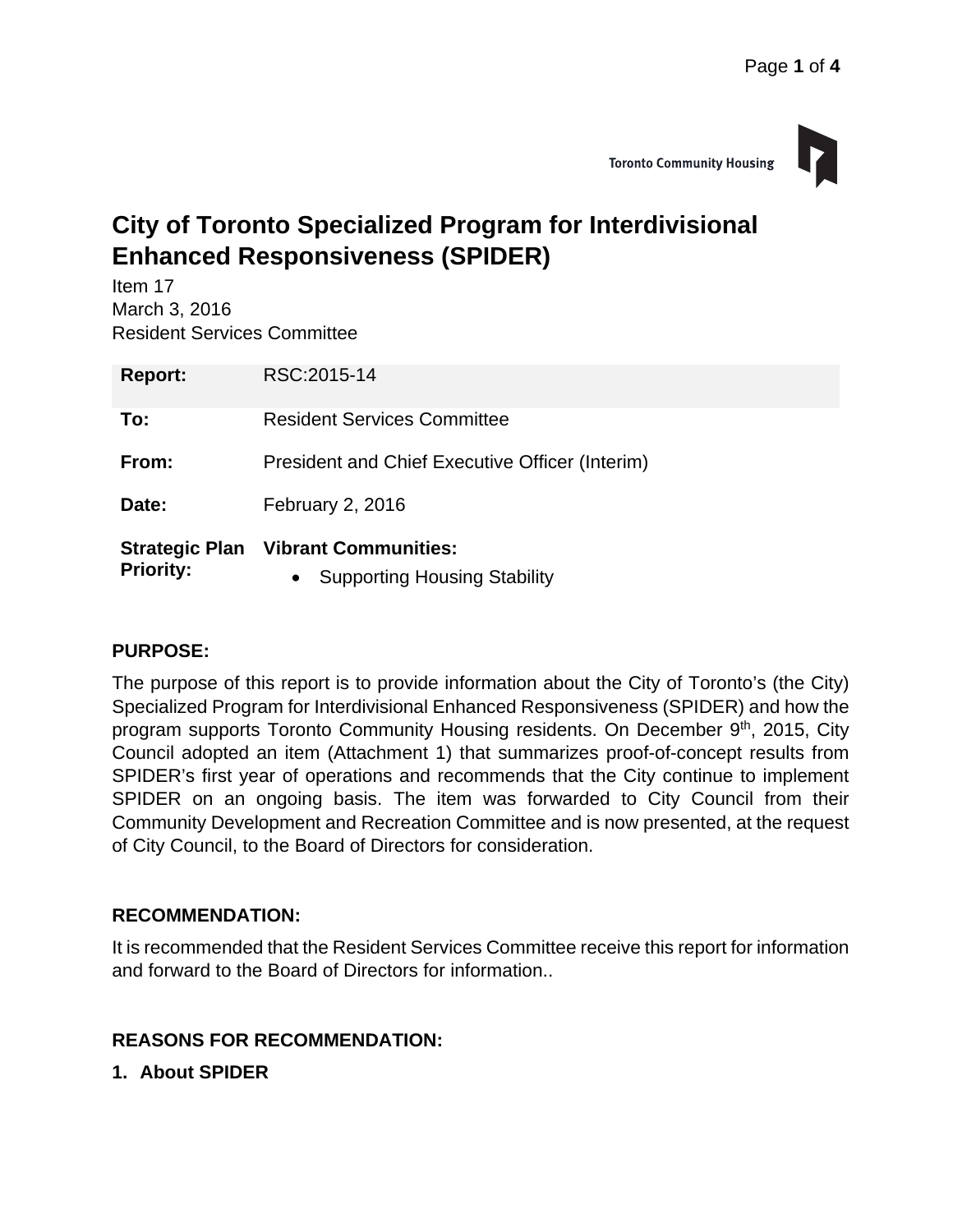The mandate of SPIDER is to reduce acutely elevated health and safety risks involving vulnerable residents, their homes or property and their neighbours by:

- a) Coordinating front-line responses across City of Toronto divisions and agencies;
- b) Building effective linkages to relevant health care and social services; and
- c) Driving policy reforms related to vulnerability.

SPIDER is not designed to supersede normal City services. Only complex situations that can't be resolved through existing channels are brought to SPIDER.

Toronto Community Housing has participated in the program since its inception and continues to be an active participant, along with several other City divisions, community agencies, and City boards, including Toronto Public Health, Toronto Paramedic Services, Children's Services, and Long-Term Care Homes and Services.

#### **2. Referrals from Toronto Community Housing**

In its first year of operation, SPIDER coordinated responses to 45 acutely elevated risk situations involving residents of Toronto. Attachment 1 notes that:

"**Half of all situations were introduced by Toronto Community Housing (TCHC):** Many vulnerable Torontonians live in TCHC buildings, and TCHC is frequently the first point of contact with municipally-funded services for many residents facing complex or acutely elevated risks. The City will continue to work with TCHC to respond to vulnerable tenants."

Referrals from Toronto Community Housing are referred through both the Resident and Community Services Division and the Asset Management Division. Staff from these divisions represent Toronto Community Housing at the SPIDER Situation Table and bring cases forward for consideration. Since the program's inception in 2014, Toronto Community Housing staff have referred vulnerable residents to the SPIDER table at a rate of approximately two referrals per month. This rate of referral has remained steady. 72% of cases have been resolved, 23% remain under consideration and 5% of cases were closed without resolution due to lack of consent from the resident.

Cases are referred only when they meet the SPIDER threshold criteria, meaning that they represent complex and intractable situations that could not be resolved on initial connection with City divisions, City boards, and community agencies. Toronto Community Housing staff will have worked to exhaust all avenues before making a referral to SPIDER for intervention.

In 2015, 19 Toronto Community Housing residents were stabilized in their homes as a result of SPIDER interventions. Toronto Community Housing also participates in other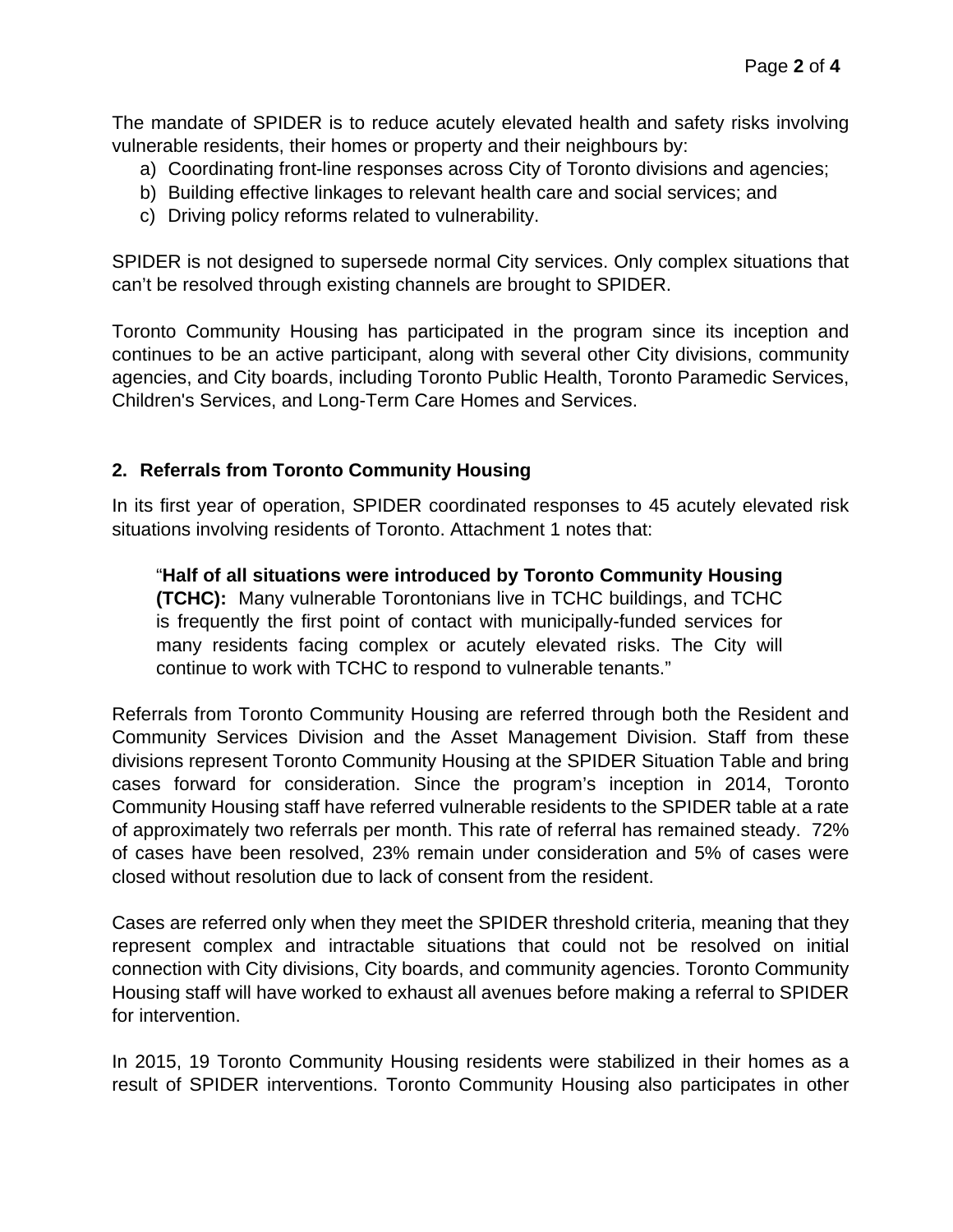elements of the SPIDER program such as the system reform table, which examines and acts on opportunities to improve system-level responses to vulnerability in Toronto.

#### **3. Moving forward**

Collaboration between Toronto Community Housing and other City divisions and agencies through the SPIDER table is important to maximize the effectiveness and targeting of the resources available to meet the needs of vulnerable residents. However, the current resources available are not sufficient.

As indicated by the Council motion that accompanied this report requesting the Minister of Health and Long-term Care and the Toronto Central LHIN to increase access to mental health supports for vulnerable residents, there is support needed from the Province to better meet the needs of vulnerable Torontonians, including those living in Toronto Community Housing. This fact was underlined in recommendation 18 from *Transformative Change at TCHC,* the final report from the Mayor's Task Force on Toronto Community Housing, which recommended that the City and Toronto Community Housing continue to work closely with the five Toronto LHINs to put mental health and other supports in place in high need buildings.

In the Action Plan to Increase Safety and Security, part of *Getting it Done*, Toronto Community Housing's response to the interim report of the Mayor's Task Force on Toronto Community Housing, Management proposed an increase in the number of Community Services Coordinators dedicated to early intervention to support residents with unit condition and excessive clutter issues. If funding is secured to increase staffing levels in this area, it is expected that we will be able to increase the supports available to address the number of complex cases that are identified early, when resolution options are more plentiful and consequences for residents are less severe. This may lead to greater resolution of these cases within the network of existing Toronto Community Housing resources without the need for referral to SPIDER, or it may lead to an increased volume of referrals to SPIDER due to an overall increase in identified intractable complex situations.

#### **IMPLICATIONS AND RISKS:**

As an initiative that is led and managed by the City, the primary risk for Toronto Community Housing relates to information-sharing and privacy protection when individual resident cases are discussed by different divisions and agencies. This risk is being actively managed by Toronto Community Housing, its legal services team, and the other partners in the SPIDER program. SPIDER Staff and the City's Legal Services developed a step-bystep protocol for participant agencies to share personal information as part of SPIDER (more details are provided in Appendix 2 of Attachment A). Management is committed to